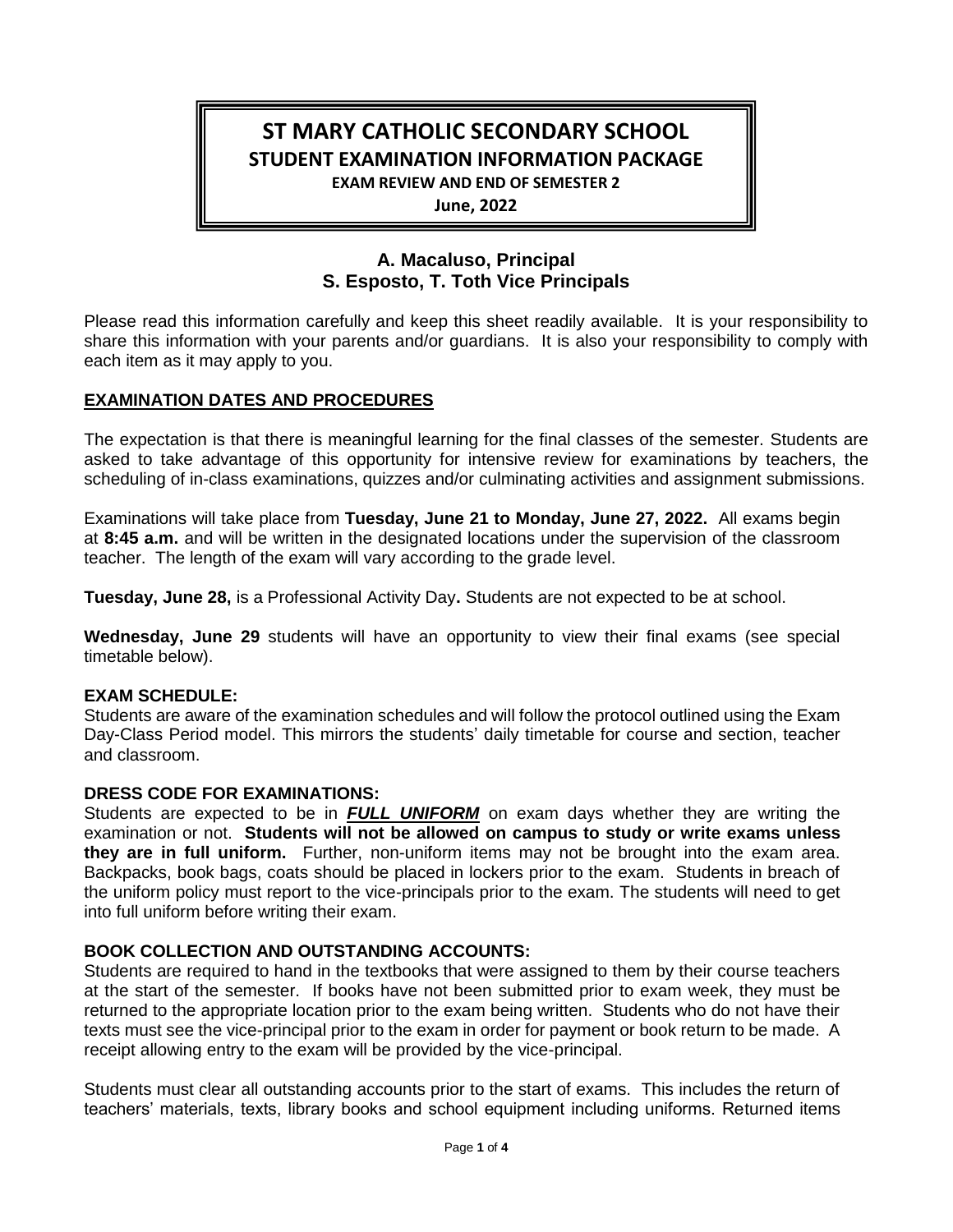must be in good order and any lost or damaged items will be replaced by the student or the replacement cost will be paid to the school. If there are difficulties, please see a Vice-Principal to make arrangements.

**Students who have dropped courses MUST ensure that they return all textbooks to the teachers of those courses.**

#### **PUNCTUALITY:**

Students must be at school in their designated room or area and by 8:40 a.m.

#### **LATE ARRIVALS:**

If a student is late for an examination they must report directly to the attendance office. The student will be accompanied to the examination area and will be allowed to sit and write the examination. No extra time will be allotted for the late student. **No student will be admitted to the examination room 60 minutes after the scheduled start of the exam without the permission of the vice-principal.**

#### **COMPLETION OF EXAM:**

Each student must remain in the exam area and may only **leave in the last half hour** of the exam. For example, for an exam that is **1.5 hours long,** a student may only leave **after the full hour** has passed. Students must submit the exam and all pertinent materials to the supervising teacher before leaving the exam area. **No exam or part of the exam will be accepted by any teacher once the student leaves the examination area.**

## **ABSENCE FROM AN EXAM:**

It is the responsibility of each student to be present for the scheduled exam for his/her course. A student who is absent for an exam, **MUST** present a **medical certificate from a physician** to the Vice-Principal within *24 hours* of the exam. The medical certificate **MUST** support the absence and **MUST** state the date and time for which the student was unable to write the final exam. **Otherwise, a mark of ZERO (0) will be awarded.**

#### **ACADEMIC DISHONESTY:**

Cheating on exams is a serious offence and any student found to be in breach will receive a grade of **ZERO (0)** on the examination.

#### **PERSONAL ELECTRONIC DEVICES:**

Personal Electronic Devices of **ANY KIND ARE NOT PERMITTED** to be brought into any EXAMINATION ROOM.Students who are in breach of this provision will face consequences which include, but are not limited to, confiscation of the item, removal from the exam area and other sanctions imposed by the administration.

## **Please be aware that non-programmable scientific calculators are allowed contingent on the instructions of the classroom teacher and department head.**

#### **STUDY HALL:**

The CAFETERIA is the *ONLY* area designated for *QUIET* study prior to and after writing exams. Cafeteria services are unavailable during exams. There is absolutely NO LOITERING in the halls at any time, since examinations are being written in classrooms and portables.

## **LEARNING COMMONS/LIBRARY:**

The library will be closed during final examinations and will be used for students writing exams with resource assistance/medical accommodations.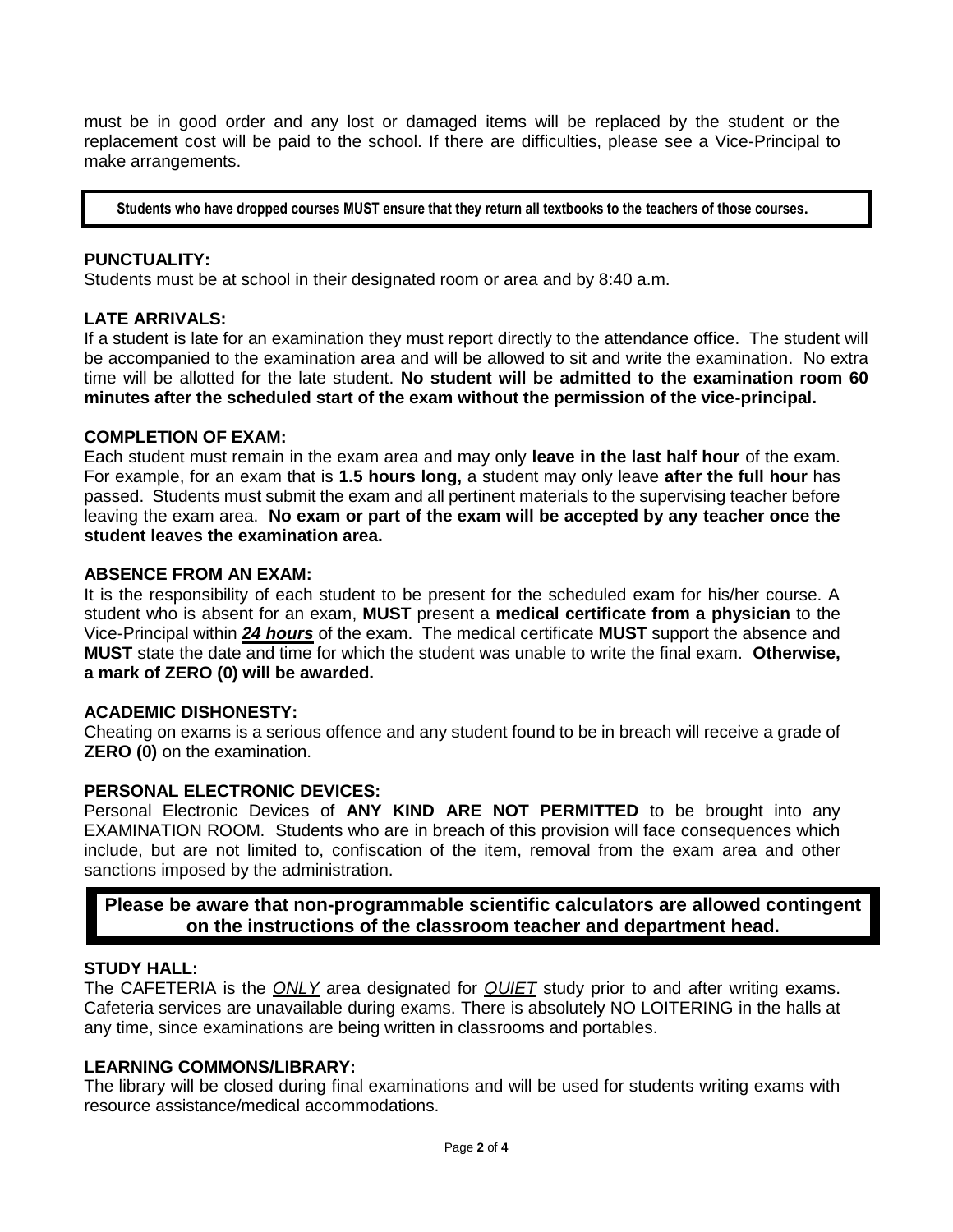## **GUIDANCE AND STUDENT SERVICES:**

During the examination week, counsellors will be available for timetable adjustments and other inquiries from 8:30 a.m. to 12:00 p.m. Please contact Guidance if you have any questions or concerns. Book appointments by accessing the student's mysite and then selecting stmary guidance bookings.

## **JUNE 21 TO JUNE 27 -** all Timetable changes

## **SCHOOL BUS TRANSPORTATION:**

School buses will be on regular schedules for exam days from **June 21 to June 27**. As exams conclude no later than **11:45 a.m**., students are encouraged to find their own transportation home or remain at school in the cafeteria for study hall. **Please have your parents pick you up at the BACK of the school (football field/parking area.)**

#### **LOCKER CLEAN-UP:**

Please clean your locker before you leave for summer holidays and take your locks home with you and you can use them next year.

#### **SPECIAL TIMETABLE FOR Wednesday JUNE 29:**

Students will be able to review their final examinations and will follow the modified timetable listed below. Students are expected to be in full uniform on this day. **Early Dismissal**

| EXAM VIEWING - Wednesday, JUNE 29, 2022 TIMETABLE |              |                          |            |                                |            |  |  |  |  |
|---------------------------------------------------|--------------|--------------------------|------------|--------------------------------|------------|--|--|--|--|
| <b>PERIOD</b>                                     | <b>START</b> |                          | <b>END</b> | <b>SEMESTER 1 EXAM REVIREW</b> | l LENGTH   |  |  |  |  |
|                                                   | 8:30         |                          | 9:15       | Anthem, Prayer & Class         | 45 minutes |  |  |  |  |
| 2                                                 | 9:20         | $\overline{\phantom{a}}$ | 09:50      | <b>Class</b>                   | 30 minutes |  |  |  |  |
| 3a                                                | 9:55         |                          | 10:25      | <b>Class</b>                   | 30 minutes |  |  |  |  |
| 3b                                                | 10:30        |                          | 11:00      | <b>Class</b>                   | 30 minutes |  |  |  |  |
| $\overline{4}$                                    | 11:05        |                          | 11:35      | Class                          | 30 minutes |  |  |  |  |

**NOTE: Any questions/concerns regarding final exams or marks** *MUST* **be addressed on Wednesday, June 29, 2022 with the classroom teachers during exam viewing sessions.**

## **Bus Transportation Will Be Provided at 11:38 on Wednesday June 29, 2022**

#### **REPORT CARD PICK UP:**

Students will be able to pick up their report cards on Friday **July 8** in the week following the semester's completion in the Main Office. As well, report cards will be able to be picked up at the Main Office throughout the summer from 8:30 am to 3:30 pm (weekends and statutory holiday exempted). Students will also be able to view their final mark by accessing MyPath.